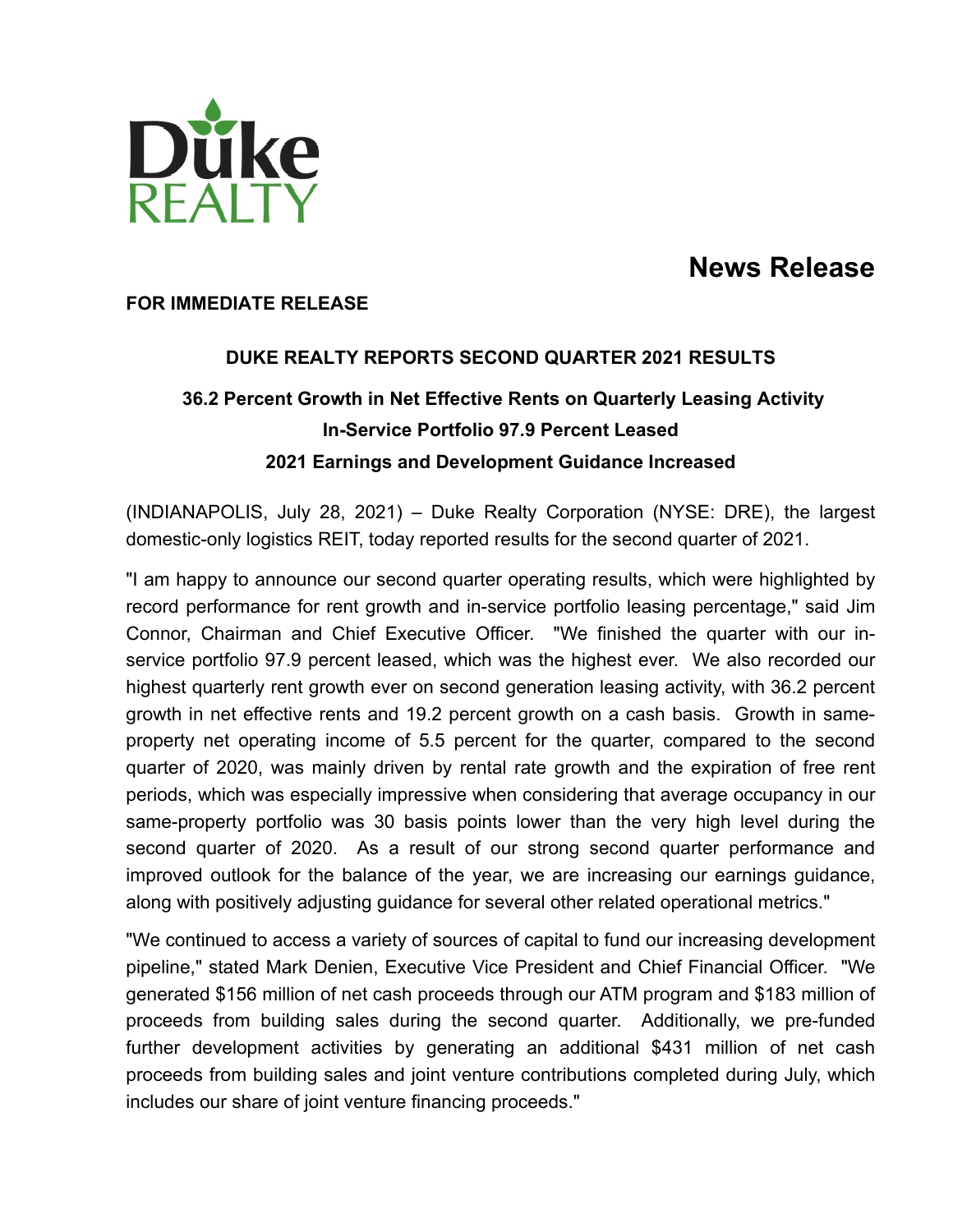# **Quarterly Highlights**

- A complete reconciliation, in dollars and per share amounts, of net income to funds from operations ("FFO"), as defined by Nareit, as well as to Core FFO, is included in the financial tables included in this release.
- Net income was \$0.47 per diluted share for the second quarter of 2021, compared to \$0.11 per diluted share for the second quarter of 2020. Net income per diluted share for the quarter increased from the second quarter of 2020 due to higher gains on property sales, overall improved operating results and lower losses on debt extinguishment.
- FFO, as defined by Nareit, was \$0.43 per diluted share for the second quarter of 2021, compared to \$0.33 per diluted share for the second quarter of 2020. The increased FFO, as defined by Nareit, was primarily driven by improved in-service occupancy, rental rate growth, new developments being leased and lower losses on debt extinguishment.
- Core FFO was \$0.44 per diluted share for the second quarter of 2021, compared to \$0.38 per diluted share for the second quarter of 2020. The increased Core FFO per diluted share was primarily driven by improved occupancy, rental rate growth and new developments being leased.
- Key indicators of the company's operating performance were as follows:
	- The company's stabilized in-service portfolio was 98.2 percent leased at June 30, 2021 compared to 98.1 percent leased at March 31, 2021 and 97.3 percent leased at June 30, 2020.
	- The company's total in-service portfolio was 97.9 percent leased at June 30, 2021 compared to 97.6 percent leased at March 31, 2021 and 96.7 percent leased at June 30, 2020.
	- The company's total portfolio, including properties under development, was 94.6 percent leased at June 30, 2021 compared to 95.5 percent leased at March 31, 2021 and 95.3 percent leased at June 30, 2020.
	- Tenant retention was 77.5 percent for the three months ended June 30, 2021 and 93.9 percent after considering immediate backfills.
	- Same-property net operating income growth was 5.5 percent and 6.2 percent for the three and six month periods ended June 30, 2021 compared to the same periods in 2020. Same-property net operating income growth for the quarter was primarily due to rental rate growth and the expiration of free rent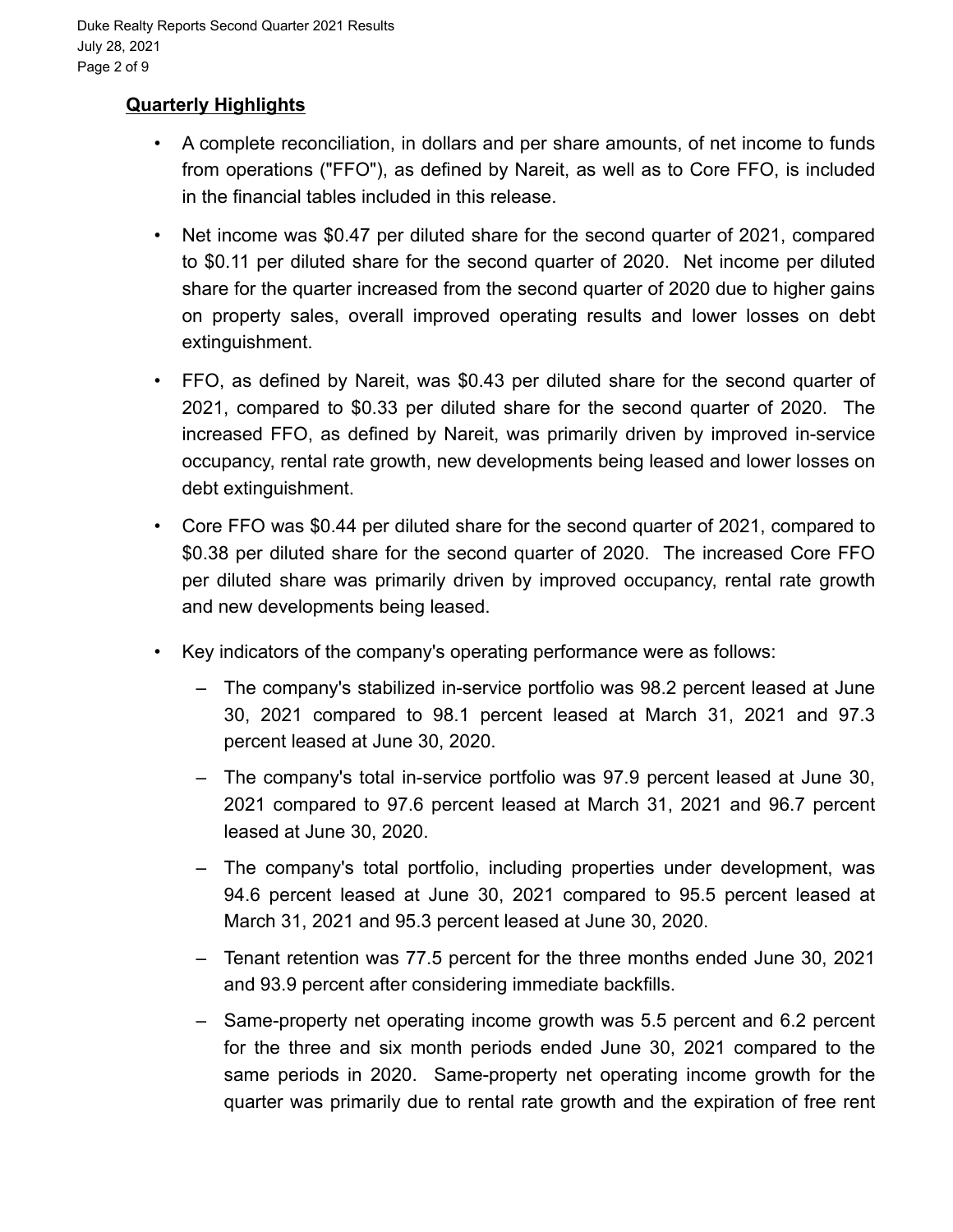periods, partially offset by a 30 basis point decrease in occupancy within our same-property portfolio.

- Total leasing activity was 7.6 million square feet for the quarter.
- Overall cash and annualized net effective rent growth on new and renewal leases was 19.2 percent and 36.2 percent, respectively, for the quarter.
- Capital transactions included:
	- Five new speculative development projects with expected costs of \$197 million started during the quarter;
	- Income producing real estate acquisitions totaling \$260 million for the quarter;
	- Building dispositions totaling \$183 million for the quarter;
	- Extinguishment of \$84 million of unsecured notes that bore interest at a 3.93 percent effective rate and were scheduled to mature in October 2022;
	- Issuance of 3.4 million shares during the quarter, generating \$156 million of net proceeds, under the company's ATM program at an average price of \$46.35 per share.

### **Real Estate Investment Activity**

"We started five speculative projects, with expected costs of \$197 million, during the second quarter and our development projects under construction were 49 percent leased at June 30, 2021, including these second quarter speculative development starts," said Mr. Connor. "Our track record for leasing speculative developments has been impressive, as evidenced by the fact that we have leased 10 out of our last 12 speculative developments in Southern California prior to, or immediately after, being placed in service. Another very recent success is the 582,000 square foot building that we started on a speculative basis in Columbus early in the second quarter, for which we signed a full-building lease in July. The leasing prospects for our other second quarter speculative starts are very strong.

As of June 30, 2021, 97 percent of our undeveloped land inventory was concentrated in coastal Tier One markets, where most of our future speculative developments will take place. To continue to replenish our land inventory in coastal markets and maintain our pace of development we have several additional sites under contract and in various stages of due diligence and permitting.

During the quarter, we acquired a 766,000 square foot property in Southern California as well as a 38 acre container storage yard in Northern New Jersey. The Southern California building is a unique, big box asset with extra trailer parking and is near the Ontario airport in the Inland Empire West submarket. The property in Northern New Jersey is within one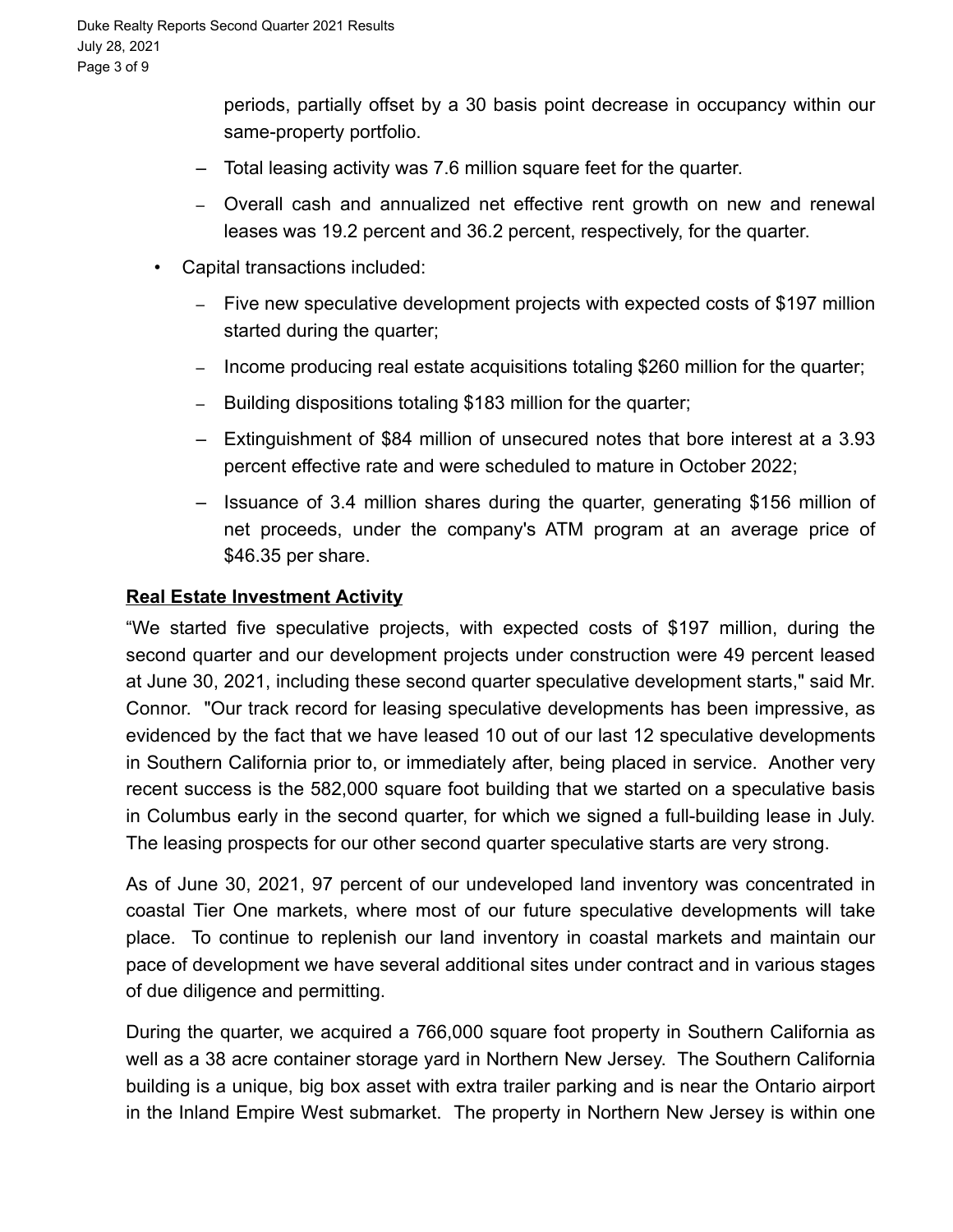mile of the ports of New York and New Jersey. Both properties have leases in place that are significantly below market, providing future rental growth opportunities.

As separately announced yesterday, we created a new joint venture with CBRE Global Investors, to which we will contribute certain identified single tenant properties, which are leased to Amazon, in three tranches. The closing of the first tranche of properties contributed to this joint venture took place earlier this week and generated net cash proceeds of \$141 million, which includes our share of joint venture financing proceeds. The second tranche will consist of two buildings and one trailer storage lot in Baltimore and is expected to close by the end of the third quarter. The third tranche, which we expect to close early next year, will consist of three properties in South Florida, Eastern Pennsylvania and Seattle.

On July 22, we closed on the sale of 14 buildings and 15 acres of undeveloped land in St. Louis, receiving net cash proceeds of \$290 million. With this sale, we have completed our exit from the St. Louis market."

# **Development**

The second quarter included the following development activity:

### Consolidated Properties

- The company started four speculative development projects, with expected costs of \$160 million, totaling 1.6 million square feet. These development starts included two projects in Southern California totaling 372,000 square feet; a 371,000 square foot project in Chicago and an 820,000 square foot project in Savannah.
- Two projects, totaling 1.5 million square feet, were placed in service during the second quarter that were comprised of a 100 percent leased, 1.1 million square foot project in Southern California and a 100 percent leased, 415,000 square foot project in Eastern Pennsylvania.

# Unconsolidated Joint Venture Properties

• A 582,000 square foot speculative development project was started in Columbus by a 50 percent-owned joint venture. In July 2021, a lease with a single user was signed for the entire building.

# **Acquisitions**

Income producing real estate acquisitions totaled \$260 million in the second quarter and included the following properties:

- A 766,000 square foot, 100 percent leased property in Southern California; and
- A 38 acre, 100 percent-leased, container storage yard in Northern New Jersey.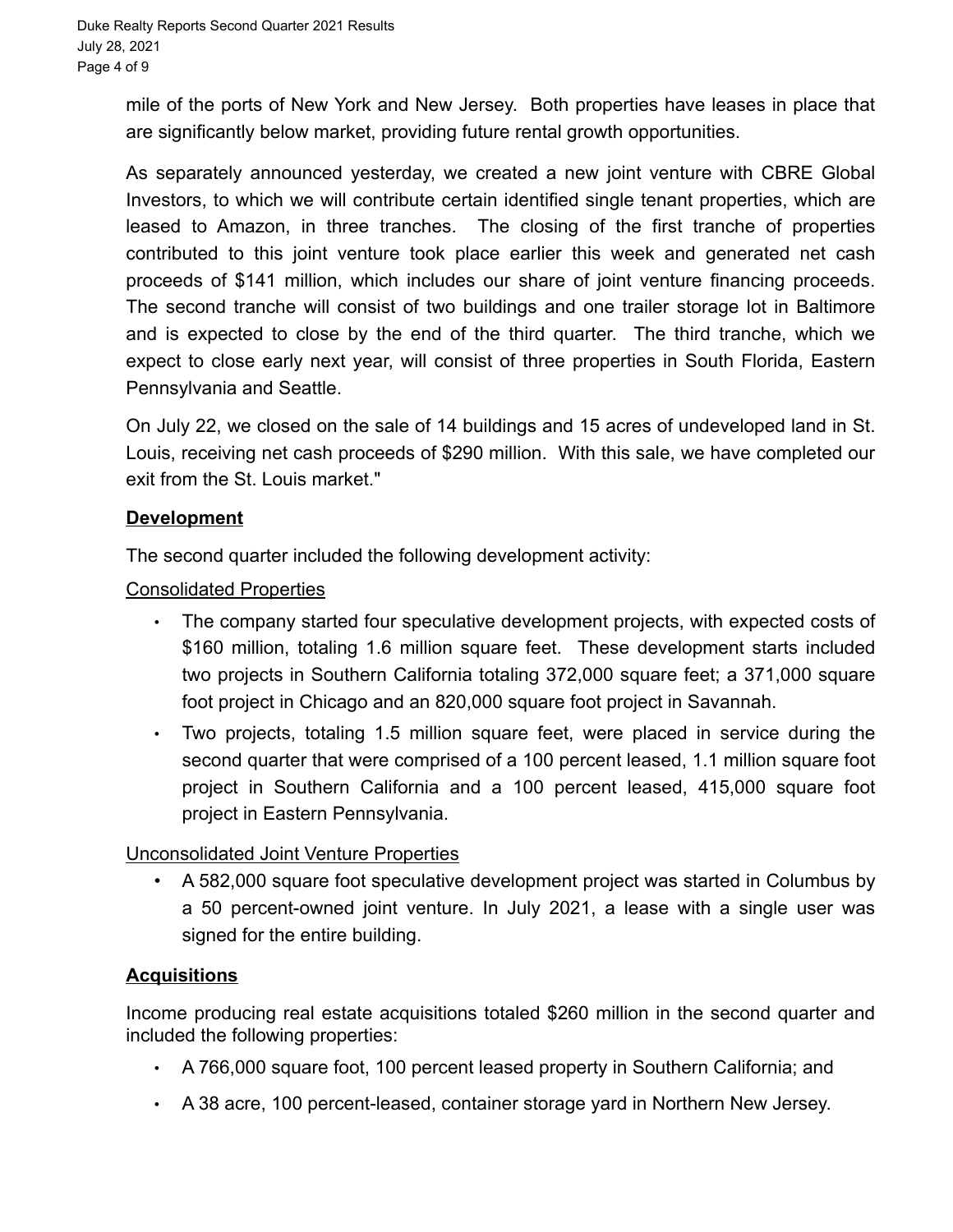Duke Realty Reports Second Quarter 2021 Results July 28, 2021 Page 5 of 9

# **Building Dispositions**

Building dispositions totaled \$183 million in the second quarter and included the following:

#### Consolidated Properties

- Two 100 percent leased projects in Raleigh totaling 298,000 square feet; and
- An 855,000 square foot, 100 percent leased, project in St. Louis.

# Unconsolidated Joint Venture Properties

• A 358,000 square foot, 100 percent leased, project in Columbus was sold by a 50 percent-owned joint venture.

### **Distributions Declared**

The company's board of directors declared a quarterly cash distribution on its common stock of \$0.255 per share, or \$1.02 per share on an annualized basis. The second quarter dividend will be payable on August 31, 2021 to shareholders of record on August 16, 2021.

### **2021 Earnings Guidance**

A reconciliation of the company's guidance for diluted net income per common share to FFO, as defined by Nareit, and to Core FFO is included in the financial tables to this release. The company issued revised guidance for net income of \$2.13 to \$2.39 per diluted share, compared to the previous range of \$1.86 to \$2.24 per diluted share. The company issued revised guidance for FFO, as defined by Nareit, of \$1.62 to \$1.68 per diluted share, compared to the previous range of \$1.60 to \$1.70 per diluted share.

"As the result of our exceptional performance thus far in 2021, we have revised our guidance in several areas," said Mr. Denien. "Our 2021 guidance for Core FFO has been revised to \$1.69 to \$1.73 per diluted share, compared to the previous range of \$1.65 to \$1.71 per diluted share. At the midpoint, this represents 12.5 percent growth over 2020. Our guidance for growth in Adjusted Funds from Operations ("AFFO"), on a share adjusted basis, has been revised to between 10.1 percent and 13.0 percent, compared to the previous range of 8.0 percent to 12.3 percent.

Our increased guidance is the result of our strong leasing performance thus far, with total leasing volume of 15.1 million square feet for the first six months of the year, which is especially impressive considering our already high level of occupancy. Our expectation is for continued strong leasing activity for the remainder of the year and minimal bad debt expense and tenant defaults. Accordingly, we have also revised our guidance for the average percentage leased of our stabilized portfolio to a range of 97.8 percent to 98.6 percent, compared to the previous range of 97.2 percent to 98.6 percent, and revised our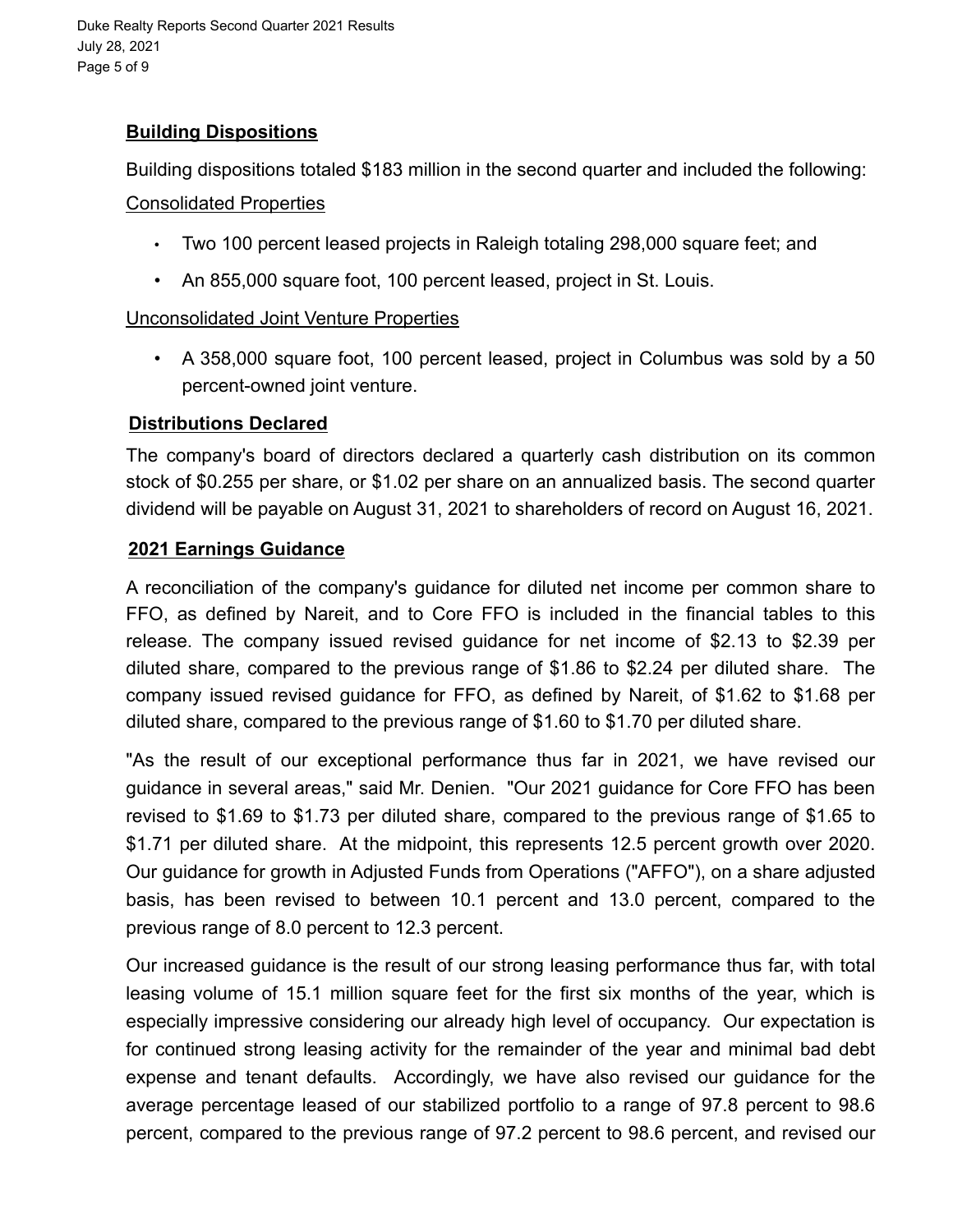guidance for the average percentage leased of our total in-service portfolio to a range of 97.1 percent to 97.9 percent, compared to the previous range of 96.3 percent to 97.7 percent.

These factors, along with strong rental rate growth on recently executed leases, resulted in revised guidance for growth in same-property net operating income (cash basis) to between 4.75 percent and 5.25 percent, compared to the previous range of 4.1 percent to 4.9 percent. We also increased our guidance for same-property net operating income (net effective basis) to between 3.75 percent and 4.25 percent, compared to the previous range of between 3.1 percent and 3.9 percent.

Our guidance for dispositions of properties has been revised to between \$1.00 billion and \$1.20 billion, compared to the previous range of \$900 million to \$1.10 billion. The increase in disposition proceeds is a result of better-than-expected pricing. We have already closed on the sale of our entire St. Louis portfolio along with closing the first tranche of properties being contributed to our newly formed 20 percent-owned joint venture.

Our guidance for 2021 development starts has been revised to between \$1.10 billion and \$1.30 billion, compared to the previous range of \$950 million to \$1.15 billion, with a continuing target to maintain the pipeline at a healthy level of pre-leasing. We have increased our guidance for development starts based on leasing success thus far, our expectation of continuing to lease speculative space as well as our solid pipeline of buildto-suit prospects."

Other guidance changes are as follows:

- Acquisitions of properties in a range of \$350 million to \$550 million, concentrated on coastal in-fill markets, compared to the previous range of between \$300 million and \$500 million.
- General and administrative expenses ranging from \$61 million to \$65 million, compared to the previous range of between \$57 million and \$61 million.

More specific assumptions and components of the company's 2021 guidance will be available by 6 p.m. Eastern Time today through the Investor Relations section of the company's website.

# **FFO and AFFO Reporting Definitions**

*FFO:* FFO is a non-GAAP performance measure computed in accordance with standards established by the National Association of Real Estate Investment Trusts ("Nareit"). It is calculated as net income attributable to common shareholders computed in accordance with generally accepted accounting principles ("GAAP"), excluding depreciation and amortization related to real estate, gains and losses on sales of real estate assets (including real estate assets incidental to our business), gains and losses from change in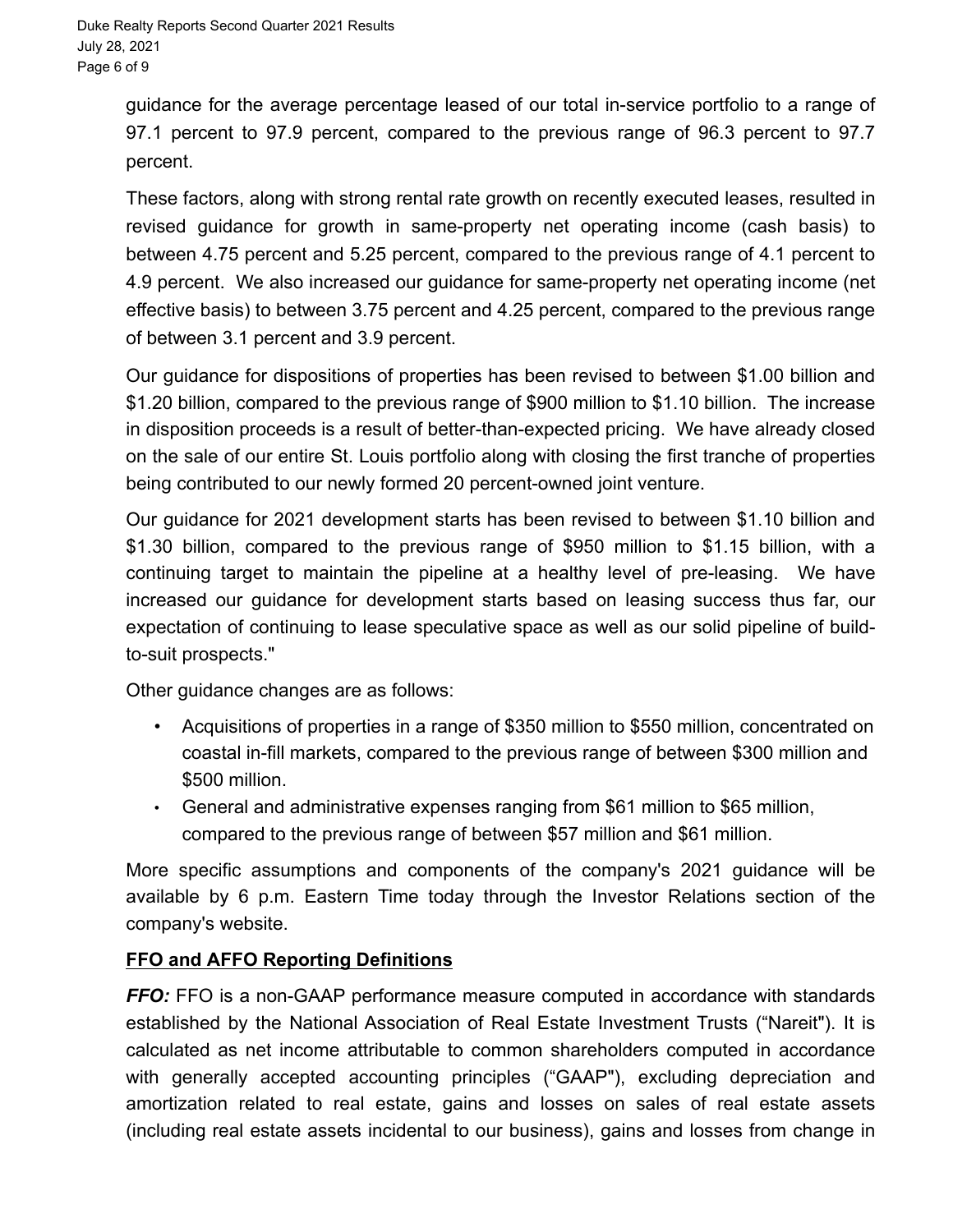control, impairment charges related to real estate assets (including real estate assets incidental to our business) and similar adjustments for unconsolidated joint ventures and partially owned consolidated entities, all net of related taxes. We believe FFO to be most directly comparable to net income attributable to common shareholders as defined by GAAP. FFO does not represent a measure of liquidity, nor is it indicative of funds available for our cash needs, including our ability to make cash distributions to shareholders.

*Core FFO:* Core FFO is computed as FFO adjusted for certain items that can create significant earnings volatility and do not directly relate to our core business operations. The adjustments include gains or losses on debt transactions, gains or losses from involuntary conversion from weather events or natural disasters, promote income, severance and other charges related to major overhead restructuring activities and the expense impact of costs attributable to successful leasing activities. Although our calculation of Core FFO differs from Nareit's definition of FFO and may not be comparable to that of other REITs and real estate companies, we believe it provides a meaningful supplemental measure of our operating performance.

AFFO: AFFO is defined by the company as the Core FFO (as defined above), less recurring building improvements and total second generation capital expenditures (the leasing of vacant space that had previously been under lease by the company is referred to as second generation lease activity) related to leases commencing during the reporting period, and adjusted for certain non-cash items including straight line rental income and expense, non-cash components of interest expense including interest rate hedge amortization, stock compensation expense and after similar adjustments for unconsolidated partnerships and joint ventures.

#### **Same-Property Performance**

The company includes same-property net operating income growth as a property-level supplemental measure of performance. The company utilizes same-property net operating income growth as a supplemental measure to evaluate property-level performance, and jointly-controlled properties are included at the company's ownership percentage.

A reconciliation of income from continuing operations before income taxes to sameproperty net operating income is included in the financial tables to this release. A description of the properties that are excluded from the company's same-property net operating income measure is included on page 16 of its June 30, 2021 supplemental information.

#### **About Duke Realty Corporation**

Duke Realty Corporation owns and operates approximately 163 million rentable square feet of industrial assets in 19 major logistics markets. Duke Realty Corporation is publicly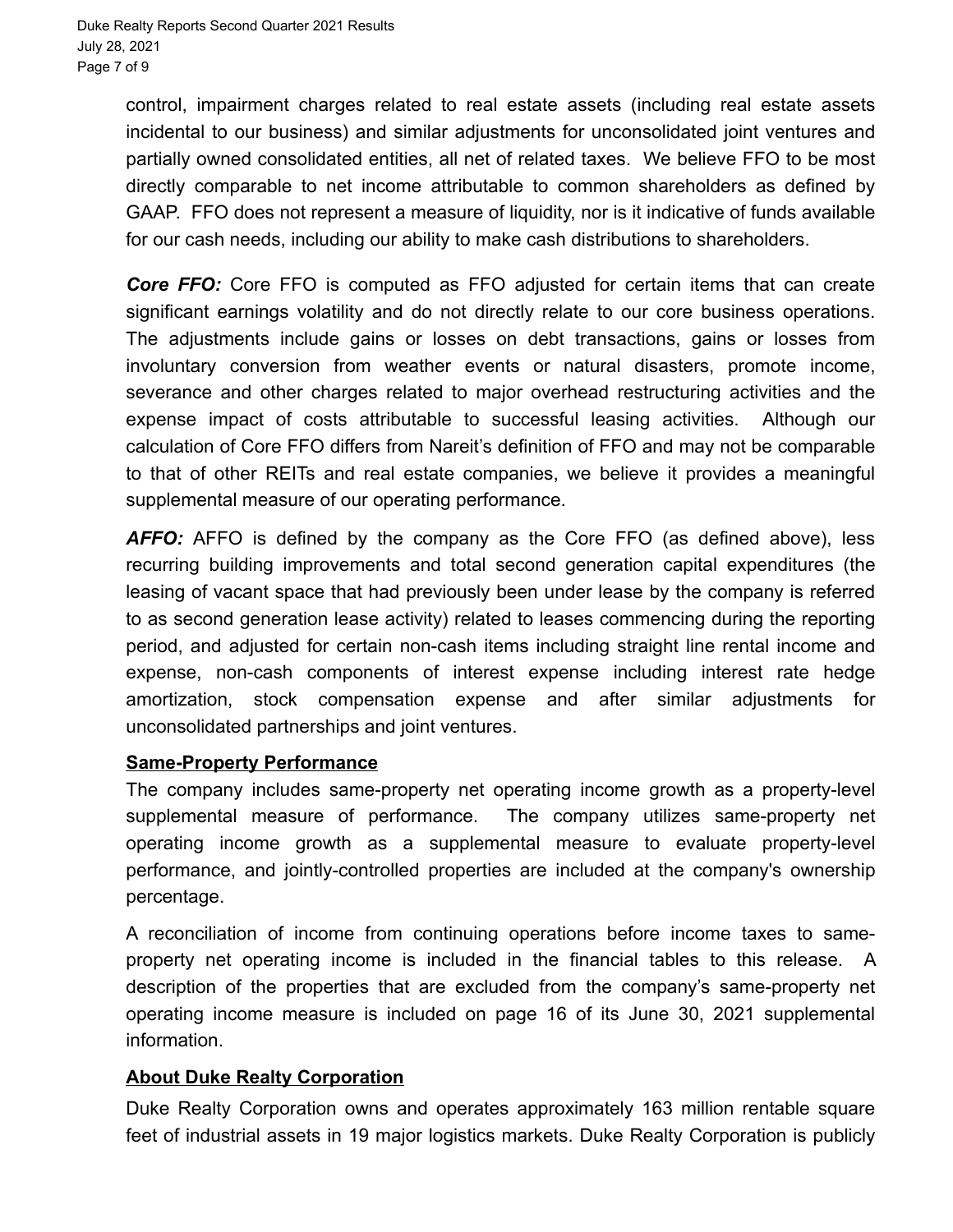traded on the NYSE under the symbol DRE and is a member of the S&P 500 Index. More information about Duke Realty Corporation is available at www.dukerealty.com.

#### **Second Quarter Earnings Call and Supplemental Information**

Duke Realty Corporation is hosting a conference call tomorrow, July 29, 2021, at 3:00 p.m. ET to discuss its second quarter operating results. All investors and other interested parties are invited to listen to the call. Access is available through the Investor Relations section of the company's website.

A copy of the company's supplemental information will be available by 6:00 p.m. ET today through the Investor Relations section of the company's website.

#### **Cautionary Notice Regarding Forward-Looking Statements**

This news release may contain forward-looking statements within the meaning of the federal securities laws. All statements, other than statements of historical facts, including, among others, statements regarding the company's future financial position or results, future dividends, and future performance, are forward-looking statements. Those statements include statements regarding the intent, belief, or current expectations of the company, members of its management team, as well as the assumptions on which such statements are based, and generally are identified by the use of words such as "may," "will," "seeks," "anticipates," "believes," "estimates," "expects," "plans," "intends," "should," or similar expressions although not all forward looking statements may contain such words. Forward-looking statements are not guarantees of future performance and involve risks and uncertainties that actual results may differ materially from those contemplated by such forward-looking statements. Many of these factors are beyond the company's abilities to control or predict. Many of these factors are beyond the company's abilities to control or predict. Such factors include, but are not limited to, (i) general adverse economic and local real estate conditions; (ii) the inability of major tenants to continue paying their rent obligations due to bankruptcy, insolvency or a general downturn in their business; (iii) financing risks, such as the inability to obtain equity, debt or other sources of financing or refinancing on favorable terms, if at all, and the company's ability to retain current credit ratings; (iv) the company's ability to raise capital by selling its assets; (v) the company's continued qualification as a real estate investment trust, or REIT, for U.S. federal income tax purposes; (vi) changes in governmental laws and regulations, including changes that may be forthcoming as a result of the change in administration in the U.S.; (vii) the level and volatility of interest rates and foreign currency exchange rates; (viii) valuation of joint venture investments; (ix) valuation of marketable securities and other investments, including volatility in the company's stock price and trading volume; (x) valuation of real estate and other inherent risks in the real estate business, including, but not limited to, tenant defaults, potential liability relating to environmental matters and liquidity of real estate investments; (xi) increases in operating costs; (xii) changes in the dividend policy for the company's common stock; (xiii) the reduction in the company's income in the event of multiple lease terminations by tenants, as well as competition for tenants and potential decreases in property occupancy; (xiv) impairment charges, (xv) the effects of geopolitical instability and risks such as terrorist attacks and trade wars; (xvi) the effects of natural disasters, including floods, droughts, wind, tornadoes and hurricanes; (xvii) the impact of the COVID-19 pandemic on our business, our tenants and the economy in general, including the measures taken by governmental authorities to address it; and (xviii) the effect of any damage to our reputation resulting from developments relating to any of items (i) – (xvii). The company refers you to the section entitled "Risk Factors" contained in the company's Annual Report on Form 10-K for the year ended December 31, 2020. Additional information concerning factors that could cause actual results to differ materially from those forward-looking statements is contained from time to time in the company's filings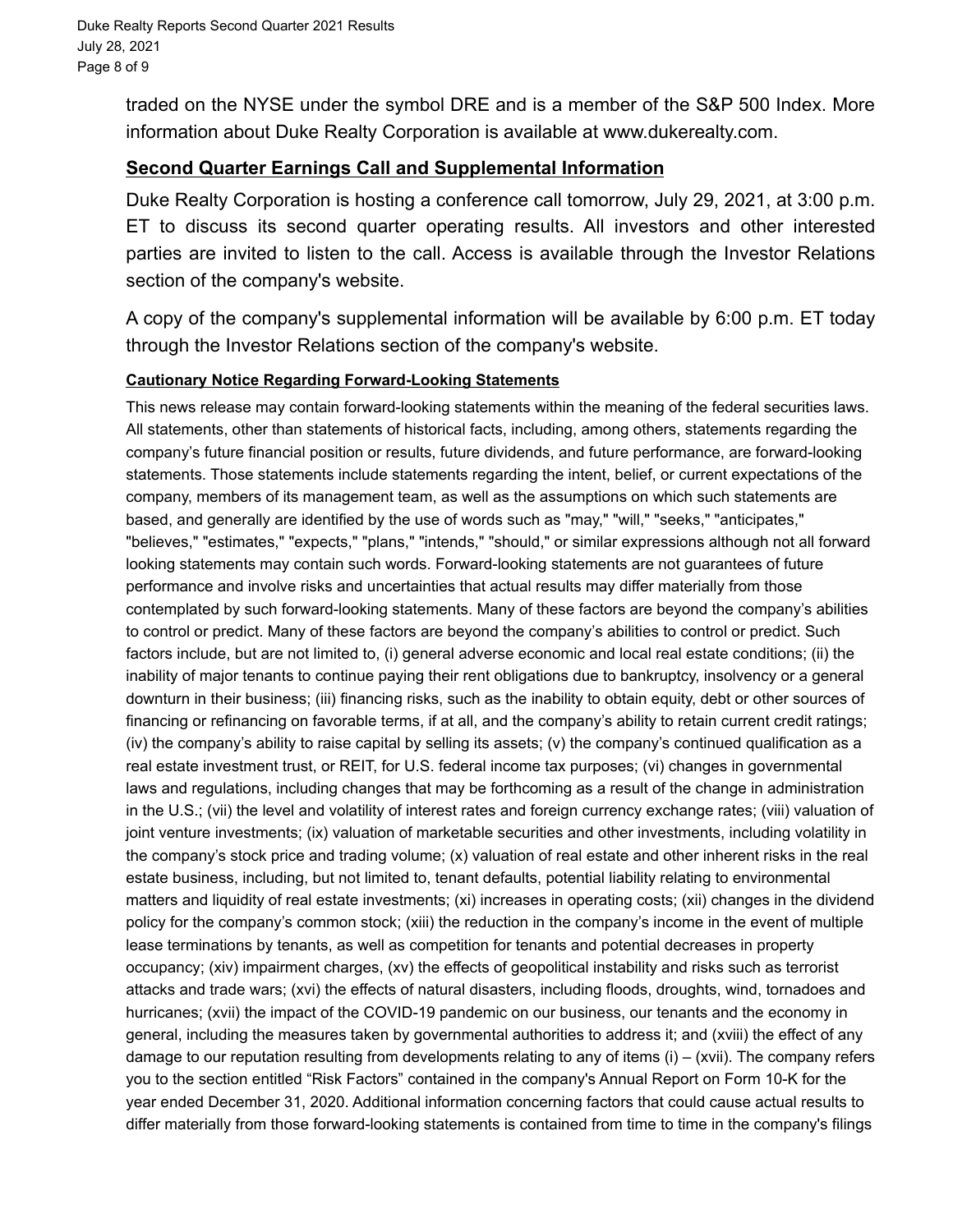with the Securities and Exchange Commission. Copies of each filing may be obtained from the company or the Securities and Exchange Commission.

The risks included here are not exhaustive and undue reliance should not be placed on any forward-looking statements, which are based on current expectations. All written and oral forward-looking statements attributable to the company, its management, or persons acting on their behalf are qualified in their entirety by these cautionary statements. Further, forward-looking statements speak only as of the date they are made, and the company undertakes no obligation to update or revise forward-looking statements to reflect changed assumptions, the occurrence of unanticipated events or changes to future operating results over time unless otherwise required by law.

#### **Contact Information:**

 **Investors:** Ron Hubbard 317.808.6060

**Media:** Gene Miller 317.808.6195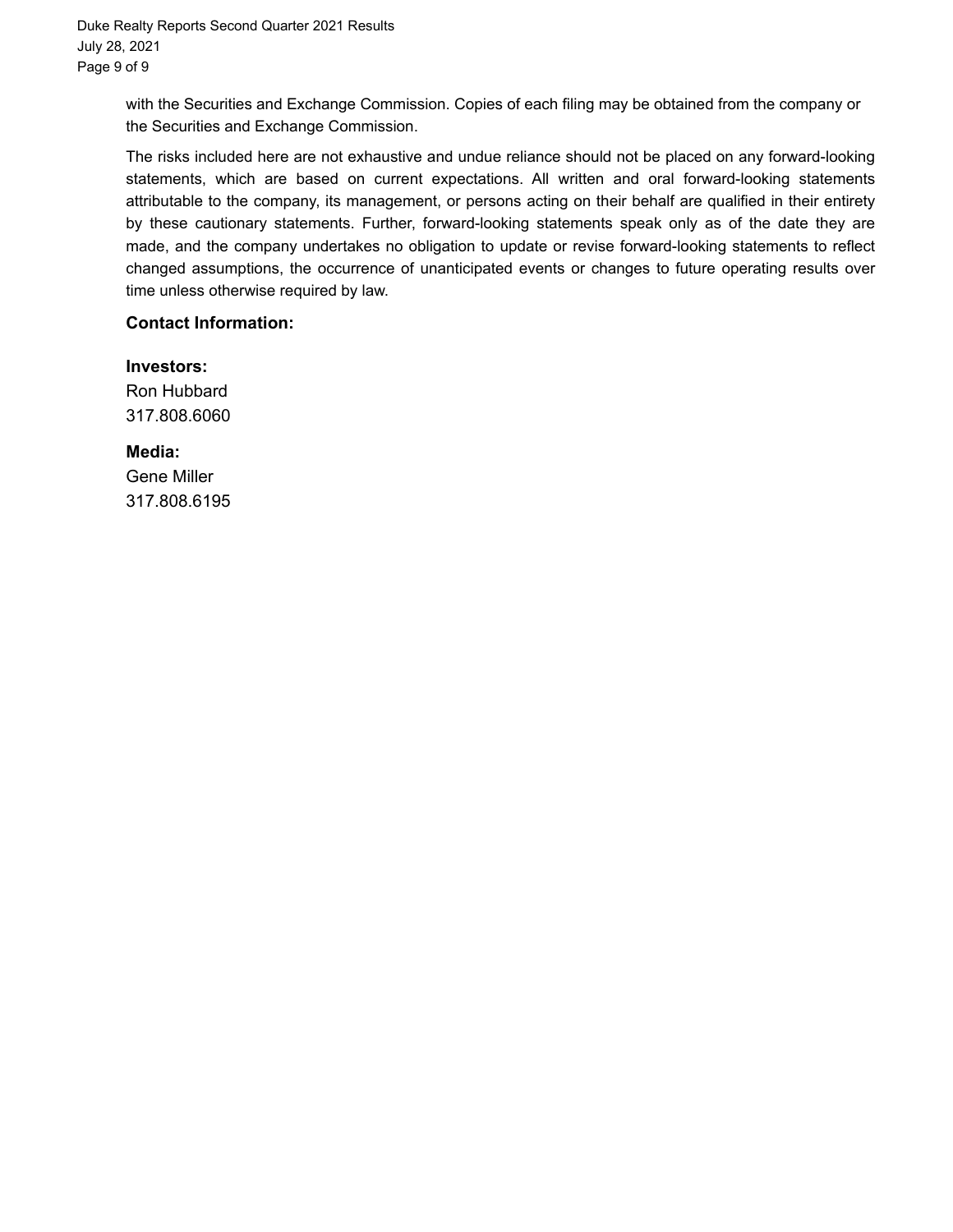### **Duke Realty Corporation and Subsidiaries Consolidated Statement of Operations**

(Unaudited and in thousands, except per share amounts)

|                                                           | <b>Three Months Ended</b><br><b>June 30,</b> |           |    |           | <b>Six Months Ended</b> |           |    |           |  |  |
|-----------------------------------------------------------|----------------------------------------------|-----------|----|-----------|-------------------------|-----------|----|-----------|--|--|
|                                                           |                                              |           |    |           | <b>June 30,</b>         |           |    |           |  |  |
|                                                           |                                              | 2021      |    | 2020      |                         | 2021      |    | 2020      |  |  |
| Revenues:                                                 |                                              |           |    |           |                         |           |    |           |  |  |
| Rental and related revenue                                |                                              | \$253,971 |    | \$226,374 | \$                      | 512,150   |    | \$445,129 |  |  |
| General contractor and service fee revenue                |                                              | 17,721    |    | 12,137    |                         | 48,834    |    | 19,751    |  |  |
|                                                           |                                              | 271,692   |    | 238,511   |                         | 560,984   |    | 464,880   |  |  |
| Expenses:                                                 |                                              |           |    |           |                         |           |    |           |  |  |
| Rental expenses                                           |                                              | 18,515    |    | 17,557    |                         | 46,645    |    | 36,400    |  |  |
| Real estate taxes                                         |                                              | 41,368    |    | 36,763    |                         | 82,538    |    | 73,490    |  |  |
| General contractor and other services expenses            |                                              | 14,066    |    | 10,406    |                         | 43,529    |    | 16,974    |  |  |
| Depreciation and amortization                             |                                              | 91,729    |    | 86,704    |                         | 185,302   |    | 172,063   |  |  |
|                                                           |                                              | 165,678   |    | 151,430   |                         | 358,014   |    | 298,927   |  |  |
| Other operating activities:                               |                                              |           |    |           |                         |           |    |           |  |  |
| Equity in earnings of unconsolidated joint ventures       |                                              | 10,590    |    | 2,396     |                         | 26,858    |    | 4,935     |  |  |
| Gain on sale of properties                                |                                              | 95,183    |    |           |                         | 116,543   |    | 8,937     |  |  |
| Gain on land sales                                        |                                              | 9,900     |    | 6,070     |                         | 11,138    |    | 6,205     |  |  |
| Other operating expenses                                  |                                              | (338)     |    | (1, 546)  |                         | (1, 483)  |    | (2,658)   |  |  |
| Impairment charges                                        |                                              |           |    |           |                         |           |    | (5,626)   |  |  |
| Non-incremental costs related to successful leases        |                                              | (4,027)   |    | (4,034)   |                         | (6,985)   |    | (6, 559)  |  |  |
| General and administrative expenses                       |                                              | (15, 879) |    | (13,606)  |                         | (40,096)  |    | (35, 369) |  |  |
|                                                           |                                              | 95,429    |    | (10, 720) |                         | 105,975   |    | (30, 135) |  |  |
| Operating income                                          |                                              | 201,443   |    | 76,361    |                         | 308,945   |    | 135,818   |  |  |
| Other income (expenses):                                  |                                              |           |    |           |                         |           |    |           |  |  |
| Interest and other income, net                            |                                              | 1,673     |    | 216       |                         | 2,136     |    | 1,611     |  |  |
| Interest expense                                          |                                              | (21, 072) |    | (22, 841) |                         | (43, 579) |    | (46, 335) |  |  |
| Loss on debt extinguishment                               |                                              | (3,938)   |    | (14, 972) |                         | (4,008)   |    | (32, 778) |  |  |
| Gain on involuntary conversion                            |                                              | 3,222     |    | 1,283     |                         | 3,222     |    | 1,283     |  |  |
| Income from continuing operations, before income taxes    |                                              | 181,328   |    | 40,047    |                         | 266,716   |    | 59,599    |  |  |
| Income tax (expense) benefit                              |                                              | (3,672)   |    | 150       |                         | (8, 856)  |    | 210       |  |  |
| Income from continuing operations                         |                                              | 177,656   |    | 40,197    |                         | 257,860   |    | 59,809    |  |  |
| Discontinued operations:                                  |                                              |           |    |           |                         |           |    |           |  |  |
| Gain on sale of properties                                |                                              |           |    | 23        |                         |           |    | 71        |  |  |
| Income from discontinued operations                       |                                              |           |    | 23        |                         |           |    | 71        |  |  |
| Net income                                                |                                              | 177,656   |    | 40,220    |                         | 257,860   |    | 59,880    |  |  |
| Net income attributable to noncontrolling interests       |                                              | (1,839)   |    | (400)     |                         | (2,681)   |    | (604)     |  |  |
| Net income attributable to common shareholders            | S.                                           | 175,817   | \$ | 39,820    | \$                      | 255,179   | \$ | 59,276    |  |  |
| Basic net income per common share:                        |                                              |           |    |           |                         |           |    |           |  |  |
| Continuing operations attributable to common shareholders | \$                                           | 0.47      | \$ | 0.11      | \$                      | 0.68      | \$ | 0.16      |  |  |
| Diluted net income per common share:                      |                                              |           |    |           |                         |           |    |           |  |  |
| Continuing operations attributable to common shareholders | \$                                           | 0.47      | \$ | 0.11      | \$                      | 0.68      | \$ | 0.16      |  |  |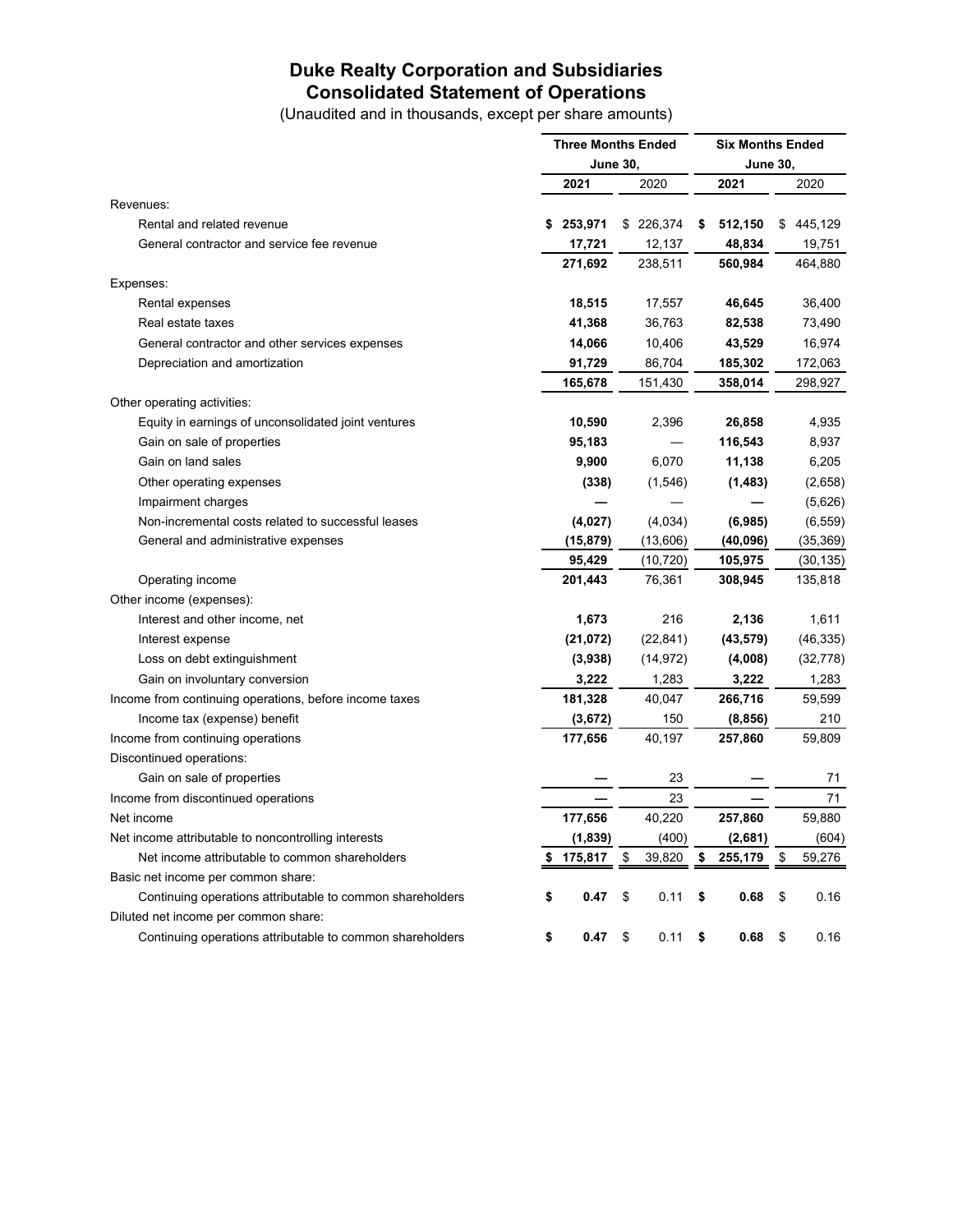# **Duke Realty Corporation and Subsidiaries Consolidated Balance Sheets**

(Unaudited and in thousands)

|                                                                            | <b>June 30,</b><br>2021 |             | December 31,<br>2020 |
|----------------------------------------------------------------------------|-------------------------|-------------|----------------------|
| <b>ASSETS</b>                                                              |                         |             |                      |
| Real estate investments:                                                   |                         |             |                      |
| Real estate assets                                                         | \$                      | 8,693,665   | \$<br>8,745,155      |
| Construction in progress                                                   |                         | 913,241     | 695,219              |
| Investments in and advances to unconsolidated joint ventures               |                         | 122,875     | 131,898              |
| Undeveloped land                                                           |                         | 335,222     | 291,614              |
|                                                                            |                         | 10,065,003  | 9,863,886            |
| Accumulated depreciation                                                   |                         | (1,612,490) | (1,659,308)          |
| Net real estate investments                                                |                         | 8,452,513   | 8,204,578            |
| Real estate investments and other assets held-for-sale                     |                         | 435,606     | 67,946               |
| Cash and cash equivalents                                                  |                         | 8,252       | 6,309                |
| Accounts receivable                                                        |                         | 12,103      | 15,204               |
| Straight-line rent receivable                                              |                         | 155,124     | 153,943              |
| Receivables on construction contracts, including retentions                |                         | 59,285      | 30,583               |
| Deferred leasing and other costs, net                                      |                         | 330,083     | 329,765              |
| Restricted cash held in escrow for like-kind exchange                      |                         | 2,802       | 47,682               |
| Other escrow deposits and other assets                                     |                         | 388,392     | 255,384              |
|                                                                            | S                       | 9,844,160   | \$<br>9,111,394      |
| <b>LIABILITIES AND EQUITY</b>                                              |                         |             |                      |
| Indebtedness:                                                              |                         |             |                      |
| Secured debt, net of deferred financing costs                              | \$                      | 61,926      | \$<br>64,074         |
| Unsecured debt, net of deferred financing costs                            |                         | 3,387,226   | 3,025,977            |
| Unsecured line of credit                                                   |                         | 265,000     | 295,000              |
|                                                                            |                         | 3,714,152   | 3,385,051            |
| Liabilities related to real estate investments held-for-sale               |                         | 23,939      | 7,740                |
| Construction payables and amounts due subcontractors, including retentions |                         | 128,406     | 62,332               |
| Accrued real estate taxes                                                  |                         | 80,634      | 76,501               |
| <b>Accrued interest</b>                                                    |                         | 20,726      | 18,363               |
| Other liabilities                                                          |                         | 302,100     | 269,806              |
| Tenant security deposits and prepaid rents                                 |                         | 59,294      | 57,153               |
| <b>Total liabilities</b>                                                   |                         | 4,329,251   | 3,876,946            |
| Shareholders' equity:                                                      |                         |             |                      |
| Common shares                                                              |                         | 3,780       | 3,733                |
| Additional paid-in capital                                                 |                         | 5,920,931   | 5,723,326            |
| Accumulated other comprehensive loss                                       |                         | (29, 789)   | (31, 568)            |
| Distributions in excess of net income                                      |                         | (469, 076)  | (532, 519)           |
| Total shareholders' equity                                                 |                         | 5,425,846   | 5,162,972            |
| Noncontrolling interests                                                   |                         | 89,063      | 71,476               |
| Total equity                                                               |                         | 5,514,909   | 5,234,448            |
|                                                                            | \$                      | 9,844,160   | \$<br>9,111,394      |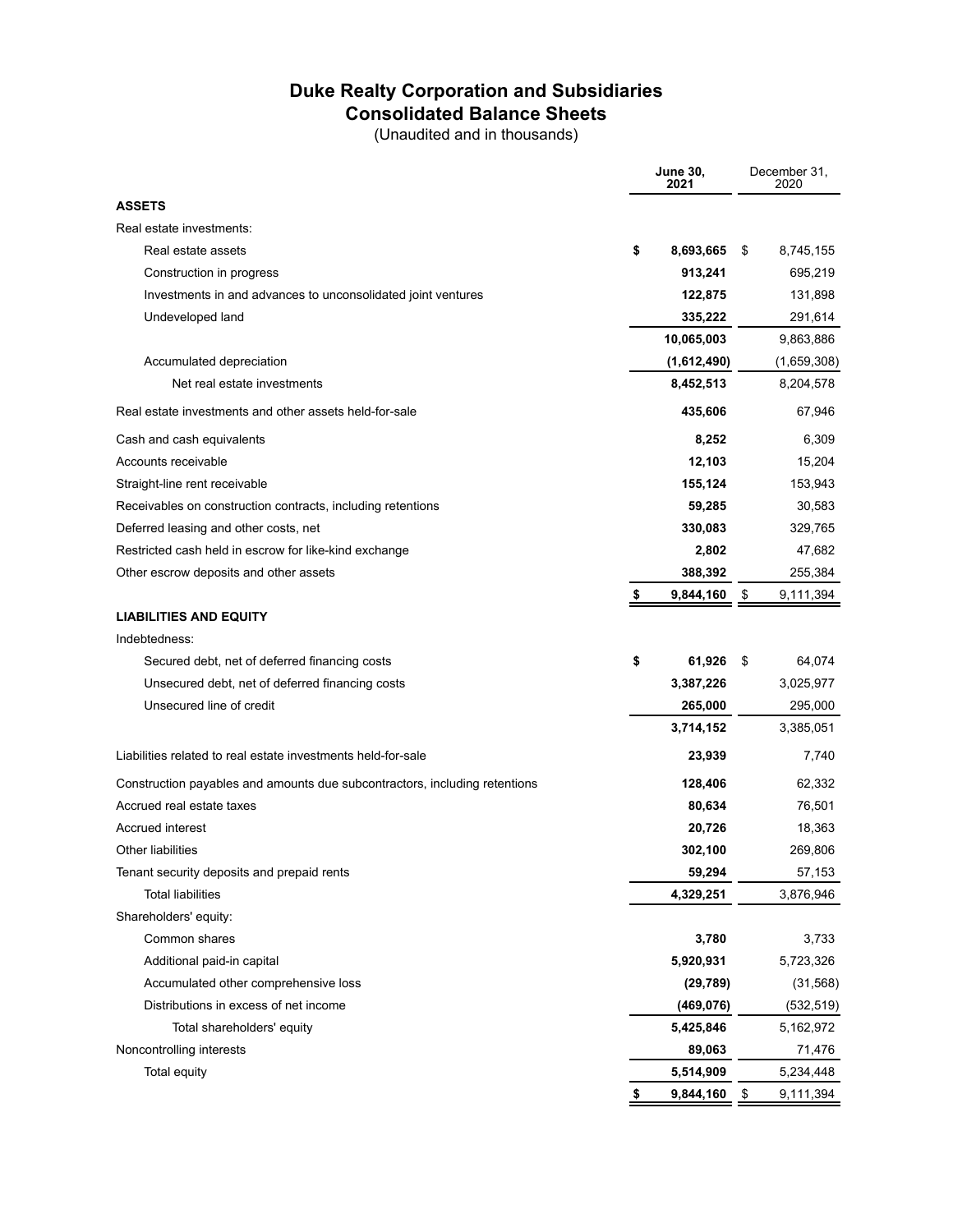#### **Duke Realty Corporation and Subsidiaries Summary of EPS, FFO and AFFO Three Months Ended June 30,**

(Unaudited and in thousands, except per share amounts)

|                                                                      |    | 2021      |                 |    |              | 2020 |               |                 |     |              |
|----------------------------------------------------------------------|----|-----------|-----------------|----|--------------|------|---------------|-----------------|-----|--------------|
|                                                                      |    |           | Wtd.            |    |              |      |               | Wtd.            |     |              |
|                                                                      |    |           | Avg.            |    | Per          |      |               | Avg.            |     | Per          |
|                                                                      |    | Amount    | <b>Shares</b>   |    | <b>Share</b> |      | <b>Amount</b> | <b>Shares</b>   |     | <b>Share</b> |
| Net income attributable to common shareholders                       | \$ | 175,817   |                 |    |              | \$   | 39,820        |                 |     |              |
| Less dividends on participating securities                           |    | (365)     |                 |    |              |      | (356)         |                 |     |              |
| Net income per common share-basic                                    |    | 175,452   | 376,020 \$ 0.47 |    |              |      | 39.464        | 368,836 \$ 0.11 |     |              |
| Add back:                                                            |    |           |                 |    |              |      |               |                 |     |              |
| Noncontrolling interest in earnings of unitholders                   |    | 1,738     | 3,770           |    |              |      | 356           | 3,331           |     |              |
| Other potentially dilutive securities                                |    | 365       | 1,831           |    |              |      |               | 406             |     |              |
| Net income attributable to common shareholders-diluted               | S  | 177,555   | 381,621 \$ 0.47 |    |              | \$   | 39,820        | 372,573         | \$  | 0.11         |
| <b>Reconciliation to FFO</b>                                         |    |           |                 |    |              |      |               |                 |     |              |
| Net income attributable to common shareholders                       | \$ | 175,817   | 376,020         |    |              | \$   | 39,820        | 368,836         |     |              |
| Adjustments:                                                         |    |           |                 |    |              |      |               |                 |     |              |
| Depreciation and amortization                                        |    | 91,729    |                 |    |              |      | 86,704        |                 |     |              |
| Depreciation, amortization and other - unconsolidated joint ventures |    | 2,012     |                 |    |              |      | 2,306         |                 |     |              |
| Gain on sales of properties                                          |    | (95, 183) |                 |    |              |      | (23)          |                 |     |              |
| Gain on land sales                                                   |    | (9,900)   |                 |    |              |      | (6,070)       |                 |     |              |
| Income tax expense (benefit) not allocable to FFO                    |    | 3,672     |                 |    |              |      | (150)         |                 |     |              |
| Gain on sales of real estate assets - unconsolidated joint ventures  |    | (7,360)   |                 |    |              |      | 334           |                 |     |              |
| Noncontrolling interest share of adjustments                         |    | 149       |                 |    |              |      | (744)         |                 |     |              |
| Nareit FFO attributable to common shareholders - basic               |    | 160,936   | 376,020 \$ 0.43 |    |              |      | 122,177       | 368,836 \$ 0.33 |     |              |
| Noncontrolling interest in income of unitholders                     |    | 1,738     | 3,770           |    |              |      | 356           | 3,331           |     |              |
| Noncontrolling interest share of adjustments                         |    | (149)     |                 |    |              |      | 744           |                 |     |              |
| Other potentially dilutive securities                                |    |           | 1,831           |    |              |      |               | 1,761           |     |              |
| Nareit FFO attributable to common shareholders - diluted             | \$ | 162,525   | 381,621 \$ 0.43 |    |              | - \$ | 123,277       | 373,928 \$      |     | 0.33         |
| Gain on involuntary conversion                                       |    | (3,222)   |                 |    |              |      | (1,283)       |                 |     |              |
| Loss on debt extinguishment                                          |    | 3,938     |                 |    |              |      | 14,972        |                 |     |              |
| Non-incremental costs related to successful leases                   |    | 4,027     |                 |    |              |      | 4,034         |                 |     |              |
| Overhead restructuring charges                                       |    |           |                 |    |              |      | 2,063         |                 |     |              |
| Core FFO attributable to common shareholders - diluted               | \$ | 167,268   | 381,621         | \$ | 0.44         | \$   | 143,063       | 373,928         | -\$ | 0.38         |
| <b>AFFO</b>                                                          |    |           |                 |    |              |      |               |                 |     |              |
| Core FFO - diluted                                                   | \$ | 167,268   | 381,621 \$      |    | 0.44         | \$   | 143,063       | 373,928 \$      |     | 0.38         |
| Adjustments:                                                         |    |           |                 |    |              |      |               |                 |     |              |
| Straight-line rental income and expense                              |    | (6, 571)  |                 |    |              |      | (6, 314)      |                 |     |              |
| Amortization of above/below market rents and concessions             |    | (2,611)   |                 |    |              |      | (1,540)       |                 |     |              |
| Stock based compensation expense                                     |    | 5,625     |                 |    |              |      | 5,387         |                 |     |              |
| Noncash interest expense                                             |    | 2,378     |                 |    |              |      | 2,237         |                 |     |              |
| Second generation concessions                                        |    | (1,355)   |                 |    |              |      | (86)          |                 |     |              |
| Second generation tenant improvements                                |    | (4,604)   |                 |    |              |      | (3,039)       |                 |     |              |
| Second generation leasing costs                                      |    | (8, 297)  |                 |    |              |      | (4, 572)      |                 |     |              |
| <b>Building improvements</b>                                         |    | (1, 814)  |                 |    |              |      | (481)         |                 |     |              |
| AFFO - diluted                                                       | \$ | 150,019   | 381,621         |    |              | \$   | 134,655       | 373.928         |     |              |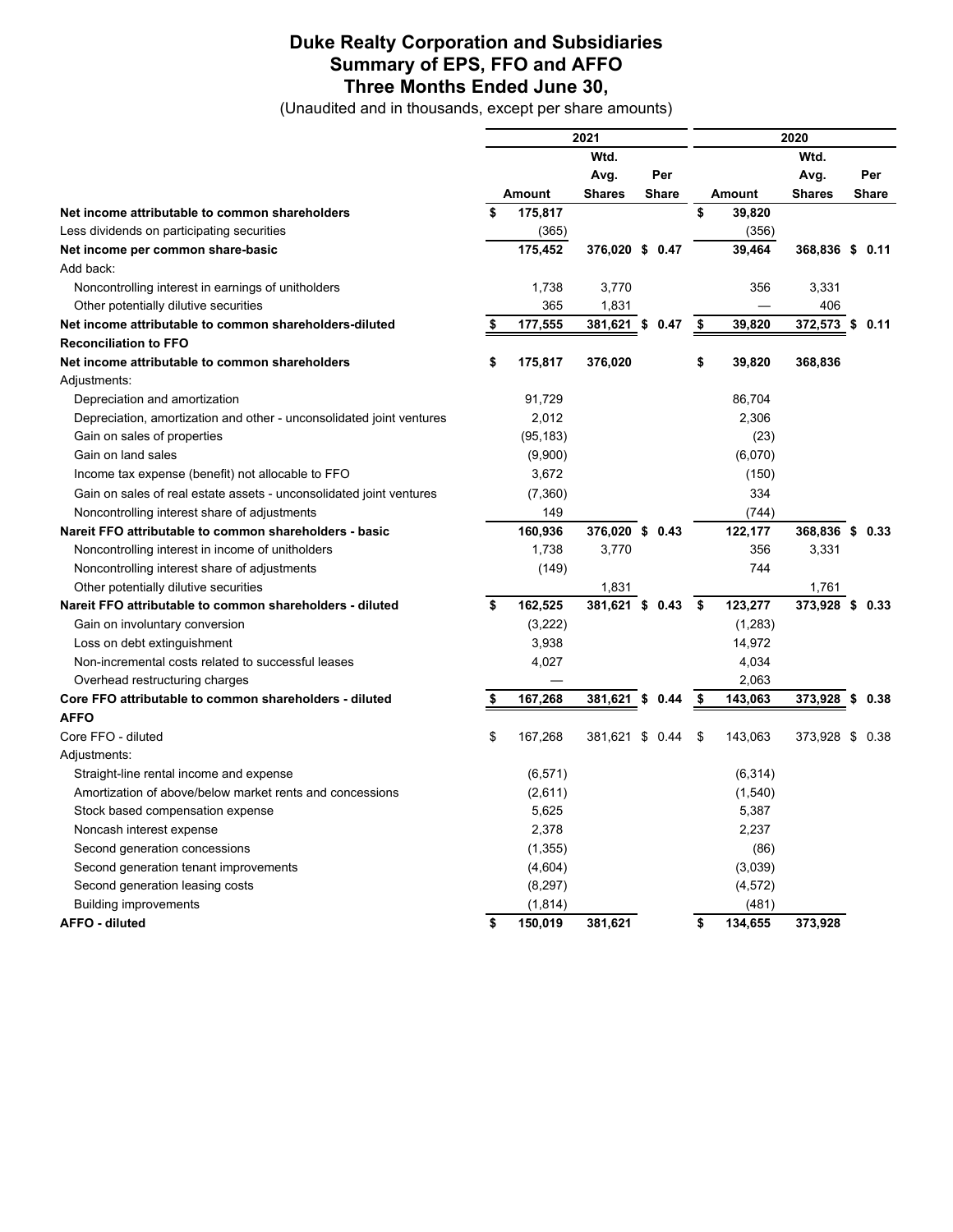#### **Duke Realty Corporation and Subsidiaries Summary of EPS, FFO and AFFO Six Months Ended June 30,**

(Unaudited and in thousands, except per share amounts)

|                                                                                  | 2021 |            |                 | 2020         |      |          |                 |            |
|----------------------------------------------------------------------------------|------|------------|-----------------|--------------|------|----------|-----------------|------------|
|                                                                                  |      | Wtd.       |                 |              | Wtd. |          |                 |            |
|                                                                                  |      |            | Avg.            | Per          |      |          | Avg.            | Per        |
|                                                                                  |      | Amount     | <b>Shares</b>   | <b>Share</b> |      | Amount   | <b>Shares</b>   | Share      |
| Net income attributable to common shareholders                                   | \$   | 255,179    |                 |              | \$   | 59,276   |                 |            |
| Less dividends on participating securities                                       |      | (735)      |                 |              |      | (712)    |                 |            |
| Net income per common share-basic                                                |      | 254,444    | 374,850 \$ 0.68 |              |      | 58,564   | 368,513 \$ 0.16 |            |
| Add back:                                                                        |      |            |                 |              |      |          |                 |            |
| Noncontrolling interest in earnings of unitholders                               |      | 2,499      | 3,673           |              |      | 526      | 3,277           |            |
| Other potentially dilutive securities                                            |      | 735        | 1,811           |              |      |          | 407             |            |
| Net income attributable to common shareholders-diluted                           | \$   | 257,678    | 380,334         | \$0.68       |      | 59,090   | 372,197 \$ 0.16 |            |
| <b>Reconciliation to FFO</b>                                                     |      |            |                 |              |      |          |                 |            |
| Net income attributable to common shareholders                                   | \$   | 255,179    | 374,850         |              | \$   | 59,276   | 368,513         |            |
| Adjustments:                                                                     |      |            |                 |              |      |          |                 |            |
| Depreciation and amortization                                                    |      | 185,302    |                 |              |      | 172,063  |                 |            |
| Depreciation, amortization and other - unconsolidated joint ventures             |      | 4,269      |                 |              |      | 4,500    |                 |            |
| Gain on sales of properties                                                      |      | (116, 543) |                 |              |      | (9,008)  |                 |            |
| Gain on land sales                                                               |      | (11, 138)  |                 |              |      | (6, 205) |                 |            |
| Income tax expense (benefit) not allocable to FFO                                |      | 8,856      |                 |              |      | (210)    |                 |            |
| <b>Impairment Charges</b>                                                        |      |            |                 |              |      | 5,626    |                 |            |
| Gain on sales of real estate assets - unconsolidated joint ventures              |      | (20, 108)  |                 |              |      | 308      |                 |            |
| Noncontrolling interest share of adjustments                                     |      | (492)      |                 |              |      | (1, 474) |                 |            |
| Nareit FFO attributable to common shareholders - basic                           |      | 305,325    | 374,850 \$ 0.81 |              |      | 224,876  | 368,513 \$ 0.61 |            |
| Noncontrolling interest in income of unitholders                                 |      | 2,499      | 3,673           |              |      | 526      | 3,277           |            |
| Noncontrolling interest share of adjustments                                     |      | 492        |                 |              |      | 1,474    |                 |            |
| Other potentially dilutive securities                                            |      |            | 1,811           |              |      |          | 1,759           |            |
| Nareit FFO attributable to common shareholders - diluted                         | \$   | 308,316    | 380,334 \$ 0.81 |              | \$   | 226,876  | 373,549 \$ 0.61 |            |
| Gain on involuntary conversion                                                   |      | (3,222)    |                 |              |      | (1,283)  |                 |            |
| Loss on debt extinguishment - including share of unconsolidated joint<br>venture |      | 4,071      |                 |              |      | 32,778   |                 |            |
| Non-incremental costs related to successful leases                               |      | 6,985      |                 |              |      | 6,559    |                 |            |
| Overhead restructuring charges                                                   |      |            |                 |              |      | 2,063    |                 |            |
| Core FFO attributable to common shareholders - diluted                           | \$   | 316,150    | 380,334         | \$0.83       | - \$ | 266,993  | 373,549         | \$<br>0.71 |
| <b>AFFO</b>                                                                      |      |            |                 |              |      |          |                 |            |
| Core FFO - diluted                                                               | \$   | 316,150    | 380,334 \$ 0.83 |              | \$   | 266,993  | 373,549 \$ 0.71 |            |
| Adjustments:                                                                     |      |            |                 |              |      |          |                 |            |
| Straight-line rental income and expense                                          |      | (15, 204)  |                 |              |      | (8, 138) |                 |            |
| Amortization of above/below market rents and concessions                         |      | (5,466)    |                 |              |      | (4,098)  |                 |            |
| Stock based compensation expense                                                 |      | 20,004     |                 |              |      | 17,599   |                 |            |
| Noncash interest expense                                                         |      | 4,747      |                 |              |      | 4,433    |                 |            |
| Second generation concessions                                                    |      | (1,636)    |                 |              |      | (336)    |                 |            |
| Second generation tenant improvements                                            |      | (8,527)    |                 |              |      | (6,388)  |                 |            |
| Second generation leasing costs                                                  |      | (16, 769)  |                 |              |      | (8,503)  |                 |            |
| <b>Building improvements</b>                                                     |      | (3, 118)   |                 |              |      | (893)    |                 |            |
| <b>AFFO</b> - diluted                                                            | \$   | 290,181    | 380,334         |              | \$   | 260,669  | 373,549         |            |